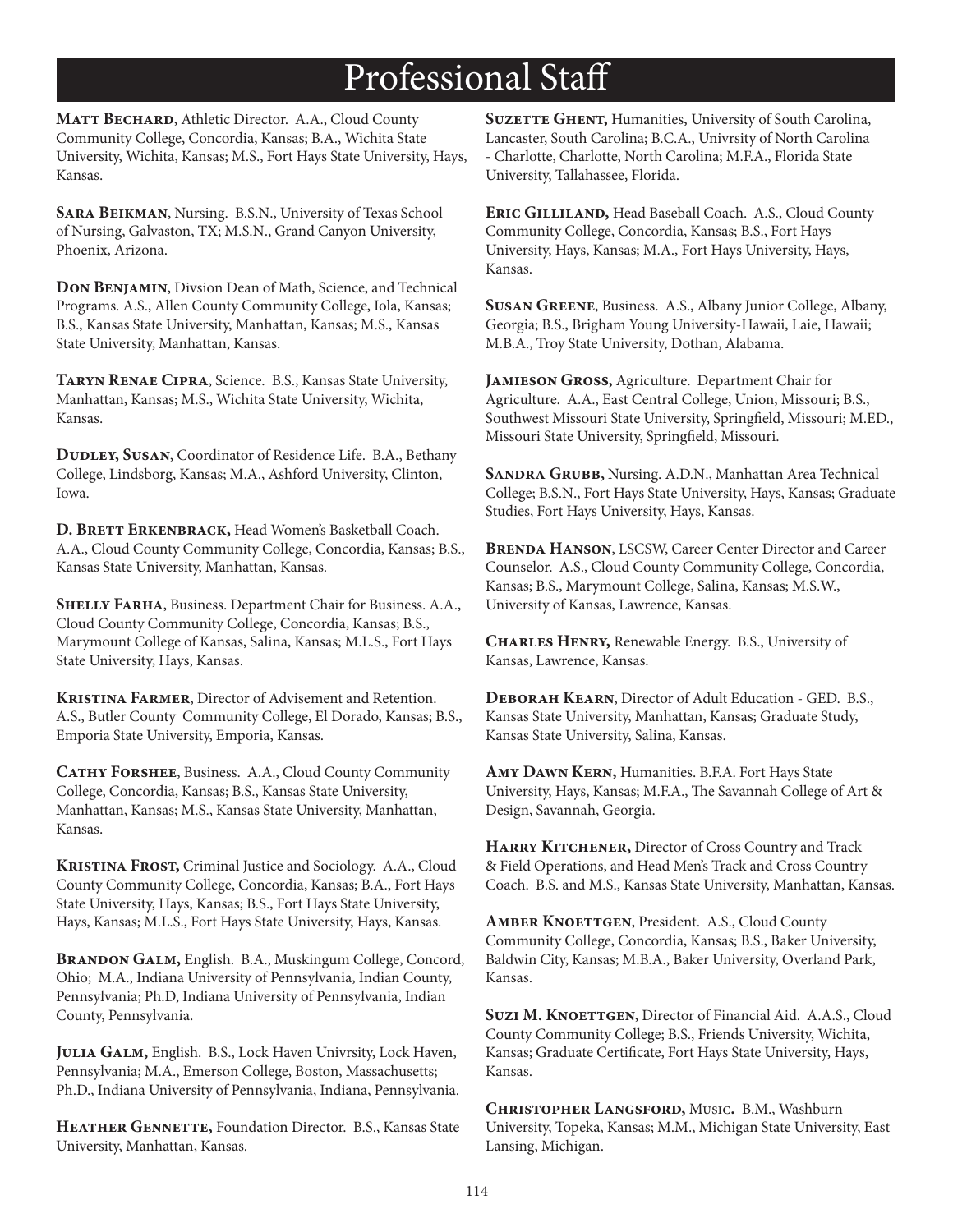#### **Professional Staff**

KELSEY LONGFELLOW, Nursing. A.A.S., Cloud County Commmunity College, Concordia, Kansas; B.S.N., Fort Hays State University, Hays, Kansas; Graduate Studies, Fort Hays State University, Hays, Kansas.

PAUL MILLER, Wind Energy. B.A., Grinnell College, Grinnell, Iowa; M.S., Asbury Theological Seminary, Wilmore, Kentucky.

ANGELA MURRAY, Nursing. A.D.N., Hutchinson Community College, Hutchinson Kansas; B.S.N., Oklahoma Wesleyan University, Bartlesville Oklahoma; M.S.N., Western Governors University, Salt Lake City, Utah; EMT, Cloud County Community College, Concordia, Kansas; Paramedic, McCook Community College, McCook, Nebraska.

**STEFANIE PERRET, Director of Nursing & Allied Health.** A.D.N, Barton County Community College, Great Bend, Kansas; B.S.N., University of Kansas, Lawrence; M.S.N., University of Kansas, Lawrence, Kansas.

**BRENTON PHILLIPS, Dean of Humanities, Social Science, and** Business. B.A. and M.A., Fort Hays State University, Hays, Kansas.

MONTE POERSCH, Wind Energy. B.S., Manhattan Christian College, Manhattan, Kansas.

KEVIN POUNDS, Social and Behavorial. Transfer Coordinator. A.A., Cloud County Community College, Concordia, Kansas; B.S., Marymount College, Salina, Kansas; M.S., Fort Hays State University, Hays, Kansas.; Advanced Graduate Study, Liberty University.

THEODORE SCHMITZ, Physical Education. Women's Track Coach and Fitness Center Director. A.A., Cloud County Community College, Concordia, Kansas; B.S., Kansas State University, Manhattan, Kansas.

JENNIFER SCHROEDER, Director of Library Services. A.A.S., Cloud County Community College; B.S., Kansas Wesleyan University, Salina, Kansas. M.L.S., Emporia State University, Emporia, Kansas.

STEVE SCHROEDER, Athletic Training Program - Trainer/ Instructor. A.A., Barton County Community College, Great Bend, Kansas; B.S., University of Nevada, Las Vegas, Nevada; M.S., University of Wisconsin, Madison, Wisconsin.

DAVID SHIRKEY, Mathematics. B.A., Winthrop University, Rock Hill, South Carolina; M.S., Old Dominion University, Norfolk, Virginia.

**DENNIS SMITH, Science. B.S., East Carolina University,** Greenville, North Carolina; B.A., University of North Carolina at Charlotte, Charlotte, North Carolina; M.S., University of North Carolina at Charlotte, Charlotte, North Carolina.

KIM SMITH, Nursing, A.D.N., Cloud County Community College, Concordia, Kansas; B.S.N., Ottawa University, Ottawa, Kansas; M.S.N., Ottawa University, Ottawa, Kansas.

AMANDA STRAIT, Director of Online Services. A.S., Cloud County Community College; B.S., Kansas Wesleyan University, Salina, Kansas; M.B.A., Kansas Wesleyan University, Salina, Kansas.

MICHAEL (KIT) THOMPSON, Wind Energy. Department Chair for Wind Energy. B.A., Virginia Polytechnic Institute and State University, Blacksburg, Virginia.

**BRITNI TREMBLAY, Director of Enrollment Management. A.A.,** Cloud County Community College, Concordia, Kansas; B.S., Fort Hays State University, Hays, Kansas.

BETH WHISLER, Psychology and Allied Health. B.S., University of Northern Colorado, Greeley, Colorado; M.S., University of Northern Colorado, Greeley, Colorado; ABD, University of Colorado.

MARK W. WHISLER, Mathematics. Department Chair for Mathematics. B.S., Case Western Reserve University, Cleveland, Ohio; M.S. University of South Carolina, Columbia, South Carolina.

**CHRISTINE WILSON, Director of Human Resources. B.S.,** Kansas State University, Manhattan, Kansas.

CAESAR WOOD, Vice-President for Administrative Services. B.S. Sam Houston State University, Huntsville, Texas; M.S., Georgia Southern University, Statesboro, Georgia.

CASSIE WURTZ, Registrar. B.S., Friends University, Wichita, Kansas.

**JENNIFER ZABOKRTSKY, Director of Geary County Campus.** A.A., Cloud County Community College, Concordia, Kansas; B.S., Fort Hays State University, Hays, Kansas.

KIMBERLY ZANT, Vice-President for Academic Affairs. B.B.A., Texas Tech University, Lubbock, Texas; B.A., Fort Hays State University, Hays, Kansas; M.B.A., University of South Carolina, Columbia, South Carolina; Ed.D., Southwestern College, Winfield, Kansas.

ROBERT ZIMA, Mathematics. B.A., Houghton College, Houghton, New York; M.A., University of Kansas, Lawrence, Kansas.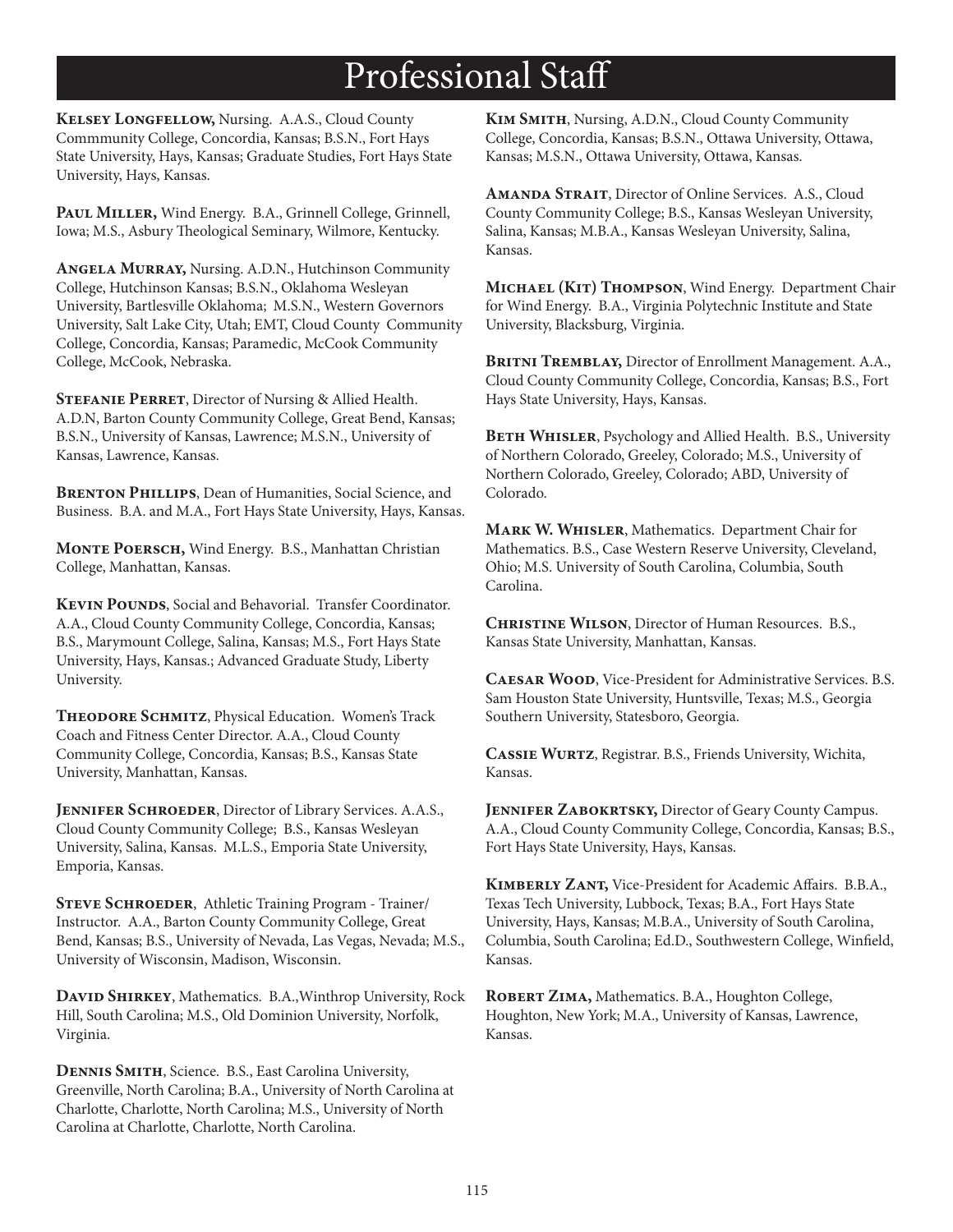# Emeriti Faculty

PATRICIA ANN ALTWEGG, Management, Travel/Tourism, Cooperative Education, Aviation (private pilot). B.S., M.S., and Ph.D., Kansas State University, Manhattan, Kansas. Airline Technical Training, Breech Training Academy, Overland Park, Kansas; Federal Grant Reader for U.S. Department of Education, Washington, D.C.; Grant Reader for Kansas State Board of Education; Zenger Miller Certification. Graduate Study: St. Louis University, St. Louis, Missouri. (2001)

CANDACE L. ВОНМ, Music. B.S., Northeast Missouri State College, Kirksville, Missouri; Graduate Study: Kansas State University, Manhattan, Kansas. (1993)

AUGUST M. BOHM, Director of Guidance Services. B.A., University State of New York, Albany, New York; M.S., Kansas State University, Manhattan, Kansas. Advanced Graduate Study: University of Nebraska, Lincoln, Nebraska; Kansas State University, Manhattan, Kansas; Fort Hays State University, Hays, Kansas; University of Missouri, Columbia, Missouri; Marymount College of Kansas, Salina, Kansas. (1990)

KRISTA BRYANT, Nursing, Department Chair for Nursing. R.N., Wesley Medical Center, School of Nursing, Wichita, Kansas; B.A., Kansas Newman College, Wichita, Kansas; M.N., Wichita State University, Wichita, Kansas. (2018)

JOHN W. CARLSON, Dean of Admissions. B.S., Kansas State University, Manhattan, Kansas; M.S., Emporia State University, Emporia, Kansas. Advanced Graduate Study: Fort Hays State University, Hays, Kansas; Kansas State University, Manhattan, Kansas. (1996)

DR. DARRELL COTTINGHAM, Dean of Community Education. A.A., Cotner College, Lincoln, Nebraska; B.S. and M.S., University of Nebraska, Lincoln, Nebraska; SP, Fort Hays State University, Hays, Kansas; Ed.D., Western Colorado University, Grand Junction, Colorado. (1996)

JOHN F. DAVIS, Mathematics. B.S., Kansas State University, Manhattan, Kansas; M.S., Emporia State University, Emporia, Kansas. Advanced Graduate Study: Emporia State University, Emporia, Kansas; Kansas State University, Manhattan, Kansas.  $(1997)$ 

KARL A. DE ROCHEFORT-REYNOLDS, Sociology, Anthropology, and Geography. B.A., University of Colorado, Boulder, Colorado. Graduate Study: State University of New York, Albany, New York; Royal Ontario Museum/University of Toronto, Toronto, Ontario, Canada; Kansas State University, Manhattan, Kansas. (2015)

JAMES DOUGLASS, Dean of Instruction. B.S., Sterling College, Sterling, Kansas; M.S., Emporia State University, Emporia, Kansas; Ph.D., Kansas State University, Manhattan, Kansas. (1995)

LEE W. DOYEN, Director of Vocational Education. B.S. Ag Economics, Kansas State University, Manhattan, Kansas; M.S. Ag Education, Colorado State University, Fort Collins, Colorado. Advanced Graduate Study: Kansas State University, Manhattan, Kansas; Emporia State University, Emporia, Kansas; Fort Hays State University, Hays, Kansas. (1988)

PEGGY J. DOYEN, Speech and Drama. B.S., Emporia State University, Emporia, Kansas, M.A., Kansas State University, Manhattan, Kansas. Fellowship Kansas University, Lawrence, Kansas. Advanced Graduate Study: Iowa State University, Ames, Iowa; Fort Hays State University, Hays, Kansas; Colorado State University, Fort Collins, Colorado,. (1988)

MARTHA DOYLE, Nursing. B.S.N., University of Kansas, Lawrence, Kansas; B.S., Kansas State University, Manhattan, Kansas; M.S., Wichita State University, Wichita, Kansas. Graduate Study: University of Kansas, Lawrence, Kansas; Kansas State University, Manhattan, Kansas; Fort Hays State University, Hays, Kansas. (2006)

DENNIS L. ERKENBRACK, Athletic Director, Men's Basketball Coach. B.S., Kansas State University, Manhattan, Kansas; M.S., Kansas State University, Manhattan, Kansas. (2000)

SHIRLEY ESSLINGER, Office Technology. B.S. and M.S., Fort Hays State University, Hays, Kansas. Advanced Graduate Study: Kansas State University, Manhattan, Kansas. (2001)

EVERETT FORD, Business. A.A., Fort Scott Community College, Fort Scott, Kansas; B.S., B.A., and M.S., Pittsburg State University, Pittsburg, Kansas. Advanced Graduate Study: Pittsburg State University, Pittsburg, Kansas; Emporia State University, Emporia, Kansas; Kansas State University, Manhattan, Kansas; Fort Hays State University, Hays, Kansas. (2009)

LOU FROHARDT, Dean of Community and Outreach Education, Mathematics and Technology, B.S. and M.A., Emporia State University, Emporia, Kansas. Advanced Graduate Study; Fort Hays State University, Hays, Kansas; University of California, Davis, California; Kansas State University, Manhattan, Kansas.  $(2013)$ 

CAROL G. GOODWIN, Sociology and Anthropology. M.S., Emporia State University, Emporia, Kansas. (1989)

LESLIE L. HEMPHILL, Director of Advisement and Counseling Services. Psychology. B.A., University of Tulsa, Tulsa, Oklahoma; M.A., University of Tulsa, Tulsa, Oklahoma; Ph.D., Kansas State University, Manhattan, Kansas. (2009)

JAMES P. IHRIG, President. B.S., Dana College, Blair, Nebraska; M.E., University of Nebraska, Lincoln, Nebraska; Ed.D., University of Nebraska, Lincoln, Nebraska. (2000)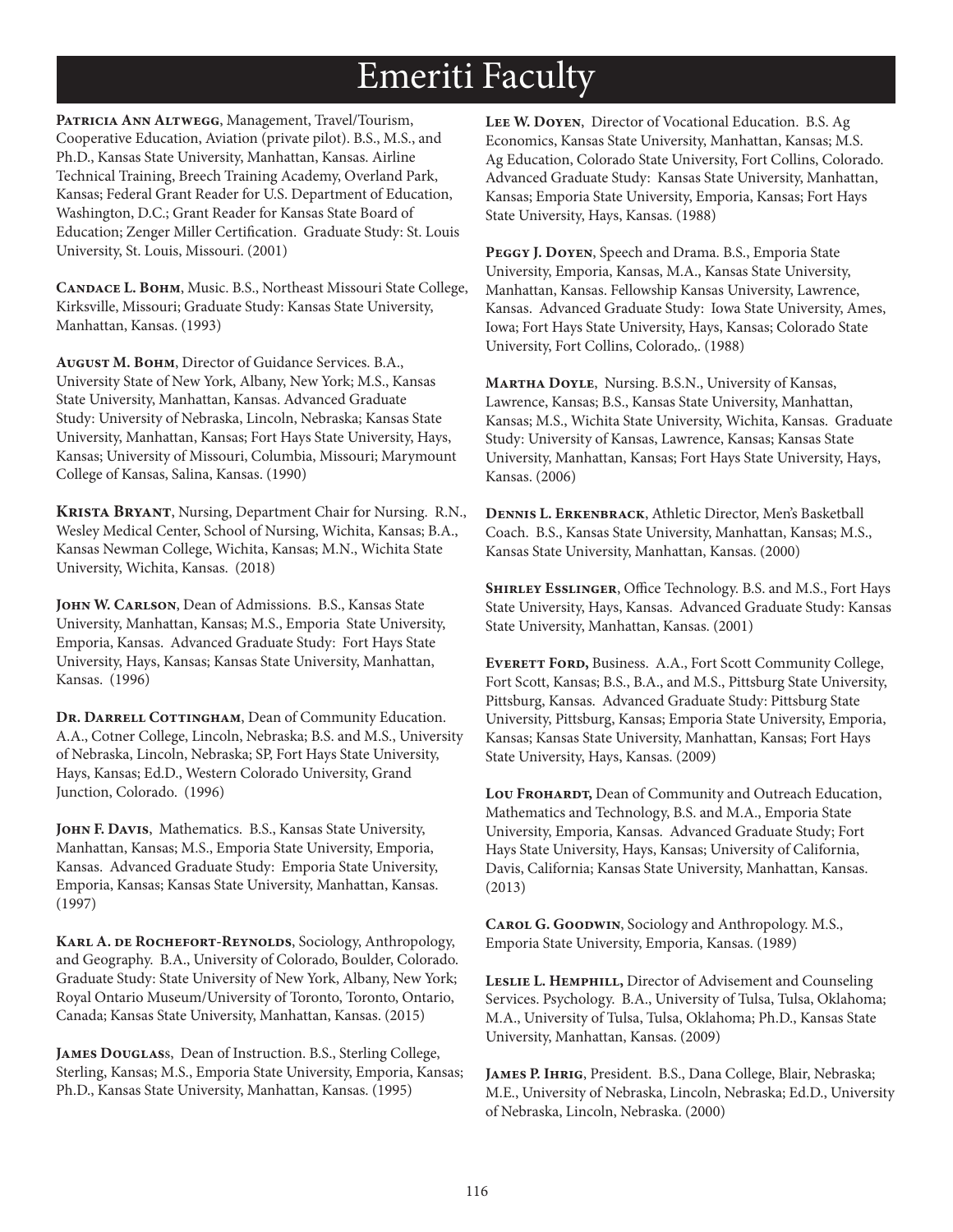### Emeriti Faculty

**Jack F. Kaufman**, Director, Career Assistance Center. B.S. and M.A., Emporia State University, Emporia, Kansas. Advanced Graduate Study: University of Colorado, Boulder, Colorado. (2001)

**Eugene Leon**, Biological Sciences. B.S., Bethany College, Lindsborg, Kansas; M.S., Emporia State University, Emporia, Kansas. Advanced Graduate Study: Fort Hays State University, Hays, Kansas. (1992)

**Jerome Letourneau**, Dean of Student Services. B.S., St. Benedict's College, Atchinson, Kansas; M.S., Central Missouri State College, Warrensburg, Missouri. Advanced Graduate Study: Kansas State University, Manhattan, Kansas; University of Colorado, Boulder, Colorado; Fort Hays State University, Hays, Kansas. (2001)

**Norlene M. Letourneau**, Dean of Division of Business and Applied Sciences. Business and Computer Technology. A.A., Cloud County Community College, Concordia, Kansas; B.S., Emporia State University, Emporia, Kansas. Graduate Study: Emporia State University, Emporia, Kansas; Purdue University, West Lafayette, IN. (2008)

**Everett F. Miller,** Vocal Music. Director Great Society Singers. B.M.E., Fort Hays State University, Hays, Kansas; M.M.E., University of Idaho, Moscow, Idaho; Ph.D., Kansas State University, Manhattan, Kansas. Post-Doctoral Study: University of Kansas, Lawrence, Kansas; George Peabody College, Nashville, Tennessee; Emporia State University, Emporia, Kansas; Norman Luboff Choral School, Cannon Beach, Oregon; Paul Christensen Choral School, Murray, Kentucky; University of Nevada, Reno, Nevada; Westmar College, LeMars, Iowa; University of Texas, Austin, Texas; Brown University, Providence, Rhode Island; Show Choir Camps of America, Texas; DePaul University, Chicago, Illinois; Winter Orchestra/Choral Workshop, Varna, Bulgaria; World Music Drumming, University of Wisconson, Milwaukee, Wisconson. (2014)

**Deb Monzon**, Physical Education/Health. A.A., Cloud County Community College, Concordia, Kansas; B.S., Kansas State University, Manhattan, Kansas; M.S., Kansas State University, Manhattan, Kansas; Advanced Graduate Study: Kansas State University, Manhattan, Kansas; Friends University, Wichita, Kansas; Fort Hays State University, Hays, Kansas. (2015)

**Gordon Morrison**, Agribusiness. B.S. and M.S., Kansas State University, Manhattan, Kansas. Advanced Graduate Study: Kansas State University, Manhattan, Kansas; Fort Hays State University, Hays, Kansas. (1990)

**Nina Nelson**, English and Learning Skills Center. B.S., Kansas State University, Manhattan, Kansas; M.S., Emporia State University, Emporia, Kansas. Graduate Study: University of

Missouri, Columbia, Missouri; Southeastern State College, Durant, Oklahoma; University of Kansas, Lawrence, Kansas; Fort Hays State University, Hays, Kansas; California State University Long Beach, Long Beach, California. (1992)

**Joan Raven Robison**, Child Care and Guidance. B.A., Central Michigan University, Mt. Pleasant, Michigan; M.A., Michigan State University, East Lansing, Michigan. Advanced Graduate Study: Kansas State University, Manhattan, Kansas; Fort Hays State University, Hays, Kansas. (2016)

**Robert J. Ruzicka**, Dean of Division of Science & Mathematics. Biological Science. B.A., B.S., and M.S., University of Kansas, Lawrence, Kansas. Advanced Graduate Study: University of Wisconsin, Milwaukee, Wisconsin; Marquette University, Milwaukee, Wisconsin; Emporia State University, Emporia, Kansas; One-year academic sabbatical, University of Kansas, Lawrence, Kansas. (2007)

**Harold G. Severance**, Agribusiness. B.S. and M.S., Kansas State University, Manhattan, Kansas; Ph.D., Iowa State University, Ames, Iowa. (1996)

**Christine Smith**, Nursing. B.S.N., Ohio State University; M.S., Kansas State University, Manhattan, Kansas; M.S., Nursing, University of Kansas, School of Nursing, Lawrence, Kansas. (2004)

**Susan Sutton**, Dean of Division of Humanities. Speech/Drama/ English. A.A., Cloud County Community College, Concordia, Kansas; B.S., University of Kansas, Lawrence, Kansas; M.A., Marquette University, Milwaukee, Wisconsin. Advanced Graduate Study: St. Francis College, Loretto, Pennsylvania. (2015)

**Katie L. Tomlinson**, English, Literature, and Business Communications. B.A., Oklahoma College of Liberal Arts, Chickasha, Oklahoma; M.A., Emporia State University, Emporia, Kansas. Advanced Graduate Study: Southwestern Institute of Technology, Weatherford, Oklahoma; Western State College, Gunnison, Colorado; Fort Hays State University, Hays, Kansas; University of Kansas, Lawrence, Kansas; University of Wyoming, Laramie, Wyoming; Observation at University of South Carolina, Columbia, South Carolina. (1987)

**Burnell Ukens**, Mathematics. A.A., Hutchinson Community College, Hutchinson, Kansas; B.S., Fort Hays State University, Hays, Kansas; M.S., Fort Hays State University, Hays, Kansas. Advanced Graduate Study: Knox College, Galesburg, Illinois; Fort Hays State University, Hays, Kansas; Wichita State University, Wichita, Kansas; Pittsburg State University, Pittsburg, Kansas; Ricks College, Rexburg, Idaho. (1996)

**Galen Weick**, Chemistry. B.S., Emporia State University, Emporia, Kansas; M.S., Emporia State University, Emporia, Kansas. Advanced Graduate Study: Texas A&M University, College Station, Fort Hays University, Hays, Kansas; Kansas State University, Manhattan, Kansas. (1998)